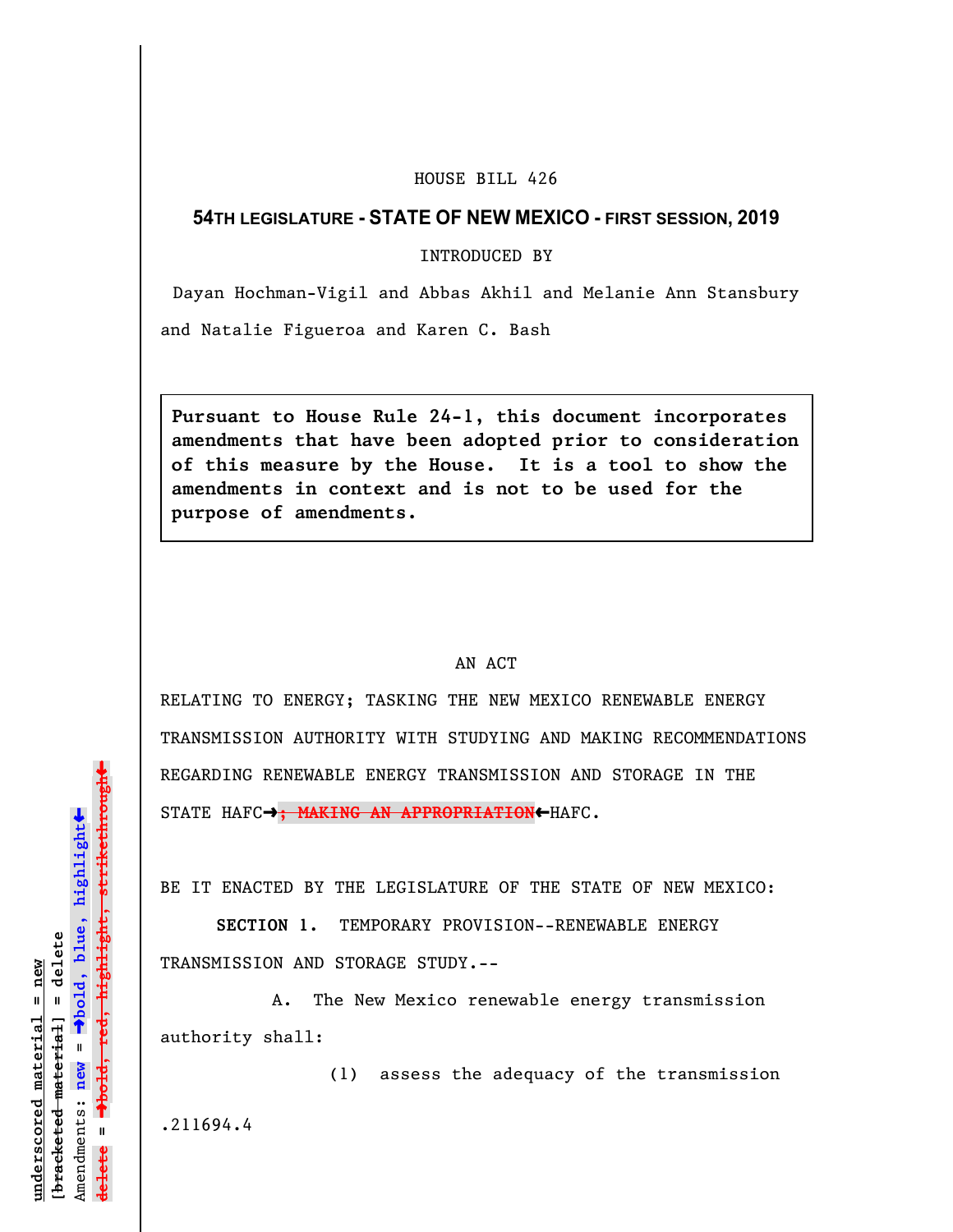pathways in the state to support future renewable energy generation and storage over the next ten years;

(2) contract with Sandia national laboratories to use the laboratories' computational tools and data for valuation, sizing and placement of large wind and solar energy generation and storage plants; and

(3) analyze and evaluate the adequacy of New Mexico's transmission network to transmit the electricity produced by future renewable energy sources to loads within the state and elsewhere.

B. By March 1, 2020, the New Mexico renewable energy transmission authority shall conclude the assessment and prepare a report that includes:

(1) the size and location of new wind and solar plants projected to be built over the next ten years;

(2) the size and location of short- and longduration energy storage needed to support the projected wind and solar plants, assuming that:

(a) short-duration energy storage will be used for network stability and longer-duration energy storage of up to four hours will be used for time-shifting or arbitrage purposes; and

(b) the goal is to maintain a stable electric grid with high levels of renewable penetration up to eighty percent of total generation capacity available in the

 $- 2 -$ 

.211694.4

º**bold, red, highlight, strikethrough**  $\ddot{\bullet}$ º**bold, blue, highlight** bracketed material] = delete **[bracketed material] = delete** mderscored material = new **underscored material = new** Amendments: **new** =  $\mathbf{u}$ Amendments: new **delete =**

»